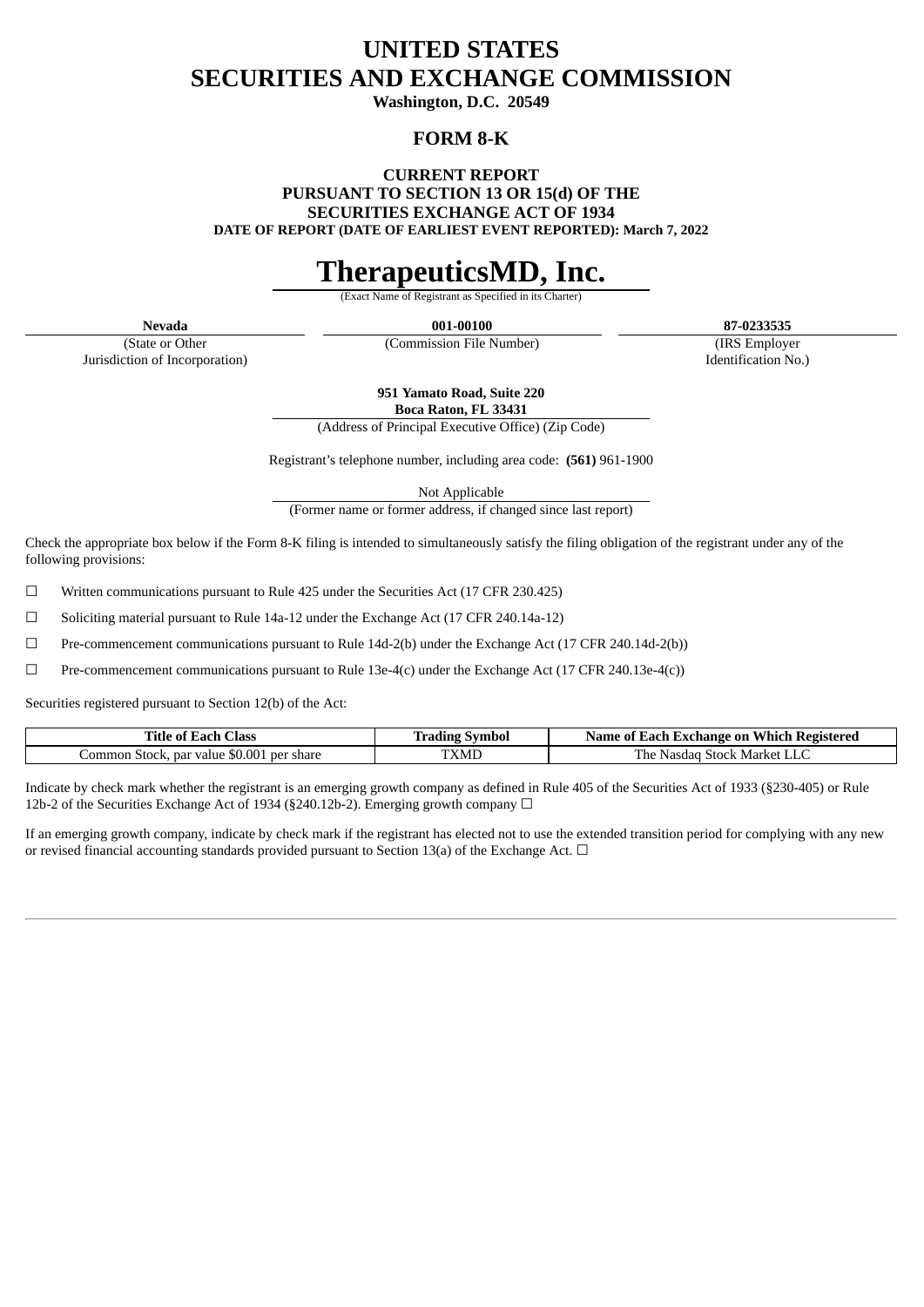### **Item 7.01 Regulation FD Disclosure.**

On March 7, 2022, TherapeuticsMD, Inc., a Nevada corporation (the "Company"), issued a press release announcing that it had entered into a definitive agreement to divest its vitaCare Prescription Services business to GoodRx. A copy of the press release is furnished as Exhibit 99.1 to this Current Report on Form 8-K and is incorporated herein by reference.

The information in this Item 7.01 and in Exhibit 99.1 attached hereto shall not be deemed "filed" for purposes of Section 18 of the Securities Exchange Act of 1934, as amended (the "Exchange Act"), or otherwise subject to liabilities under that section, and shall not be deemed to be incorporated by reference into the filings of the Company under the Securities Act of 1933, as amended, or the Exchange Act, regardless of any general incorporation language in such filings.

### **Item 9.01 Financial Statements and Exhibits.**

| (d)         | Exhibits                                                                                             |
|-------------|------------------------------------------------------------------------------------------------------|
|             | Exhibit Index                                                                                        |
| Exhibit No. | Description                                                                                          |
| 99.1        | Press Release dated March 7, 2022.                                                                   |
| 104         | Cover Page Interactive Data File (the cover page tags are embedded within the Inline XBRL document). |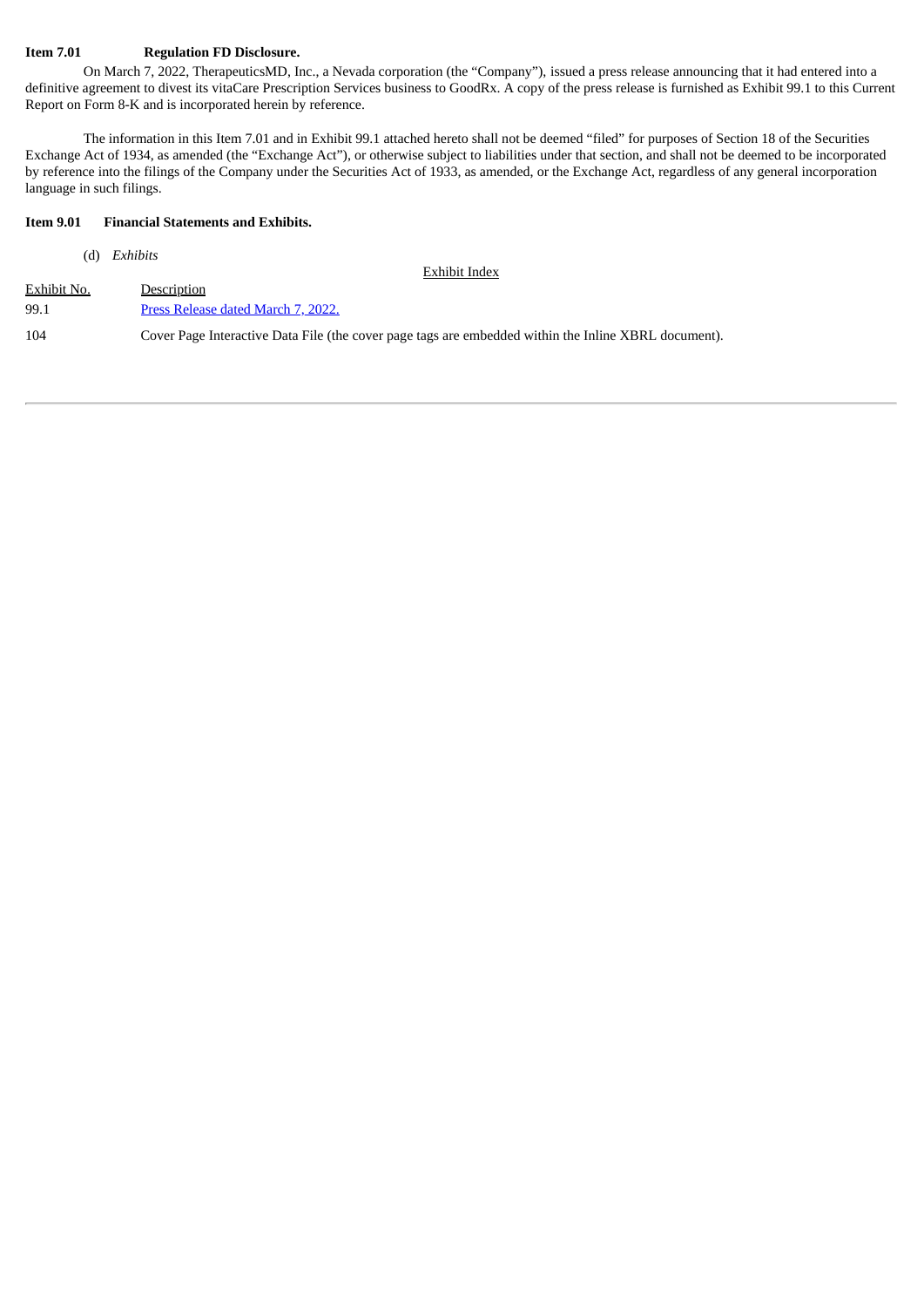### **SIGNATURES**

Pursuant to the requirements of the Securities Exchange Act of 1934, the registrant has duly caused this report to be signed on its behalf by the undersigned hereunto duly authorized.

Date: March 7, 2022 THERAPEUTICSMD, INC.

/s/ James C. D'Arecca

James C. D'Arecca Chief Financial Officer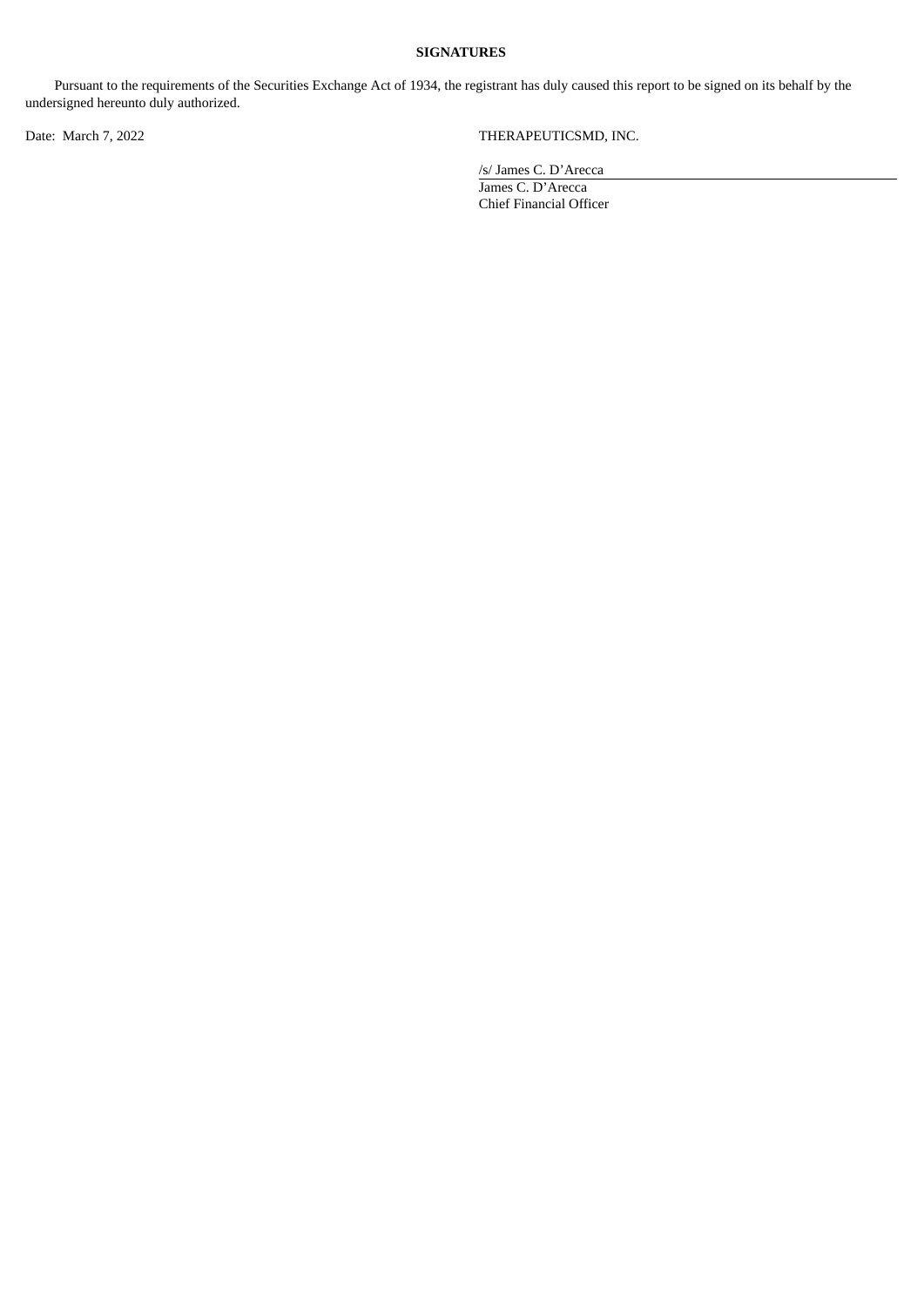# **TherapeuticsMD**

### **TherapeuticsMD Enters into a Definitive Agreement to Divest vitaCare to GoodRx**

<span id="page-3-0"></span>GoodRx has agreed to acquire vitaCare for \$150 million in cash, with an additional \$7 million consideration contingent upon vitaCare's *financial performance through 2023*

**BOCA RATON, Fla.--(BUSINESS WIRE)--Mar. 7, 2022**-- TherapeuticsMD, Inc. ("TXMD" or the "Company") (NASDAQ: TXMD), an innovative, leading women's healthcare company, today announced that it has entered into a definitive agreement to divest its vitaCare Prescription Services (vitaCare) business to GoodRx (Nasdaq: GDRX), a consumer-focused digital healthcare platform. VitaCare is a technology and services platform that helps patients navigate key access and adherence barriers for brand medications.

Under the terms of the agreement, TXMD will receive \$150 million in cash at closing, subject to customary adjustments, with up to an additional \$7 million in cash consideration contingent upon vitaCare's financial performance through 2023. The transaction is expected to close in the second quarter of 2022, subject to the satisfaction of customary closing conditions. TXMD will also enter into a long-term services agreement with vitaCare to continue to utilize the vitaCare platform.

"We are pleased to find a fitting home for vitaCare and are confident that GoodRx will expand on vitaCare's track record of increasing patient access," said Hugh O'Dowd, Chief Executive Officer of TherapeuticsMD. "This transaction will allow TherapeuticsMD to focus on our core women's health business and mission of empowering women of all ages through better healthcare, while at the same time delivering value for our stakeholders."

TherapeuticsMD will further discuss this transaction and take questions on its upcoming earnings call scheduled for March 10, 2022 at 8:30 AM ET.

### **Advisors**

Locust Walk served as financial advisor and DLA Piper LLP (US) served as legal counsel to TherapeuticsMD.

### **About TherapeuticsMD, Inc.**

TherapeuticsMD, Inc. is an innovative, leading healthcare company, focused on developing and commercializing novel products exclusively for women. TherapeuticsMD's products are designed to address the unique changes and challenges women experience through the various stages of their lives with a therapeutic focus in family planning, reproductive health, and menopause management. TherapeuticsMD is committed to advancing the health of women and championing awareness of their healthcare issues. To learn more about TherapeuticsMD, please visit therapeuticsmd.com or follow us on Twitter: @TherapeuticsMD and on Facebook: TherapeuticsMD.

### **Forward-Looking Statements**

This press release contains forward-looking statements within the meaning of the Private Securities Litigation Reform Act of 1995 about TherapeuticsMD. Forward-looking statements may include, but are not limited to, statements relating to TherapeuticsMD's objectives, plans and strategies as well as statements, other than historical facts, that address activities, events or developments that the company intends, expects, projects, believes or anticipates will or may occur in the future. These statements are often characterized by terminology such as "believes," "hopes," "may," "anticipates," "should," "intends," "plans," "will," "expects," "estimates," "projects," "positioned," "strategy" and similar expressions and are based on assumptions and assessments made in light of management's experience and perception of historical trends, current conditions, expected future developments and other factors believed to be appropriate. Forward-looking statements in this press release are